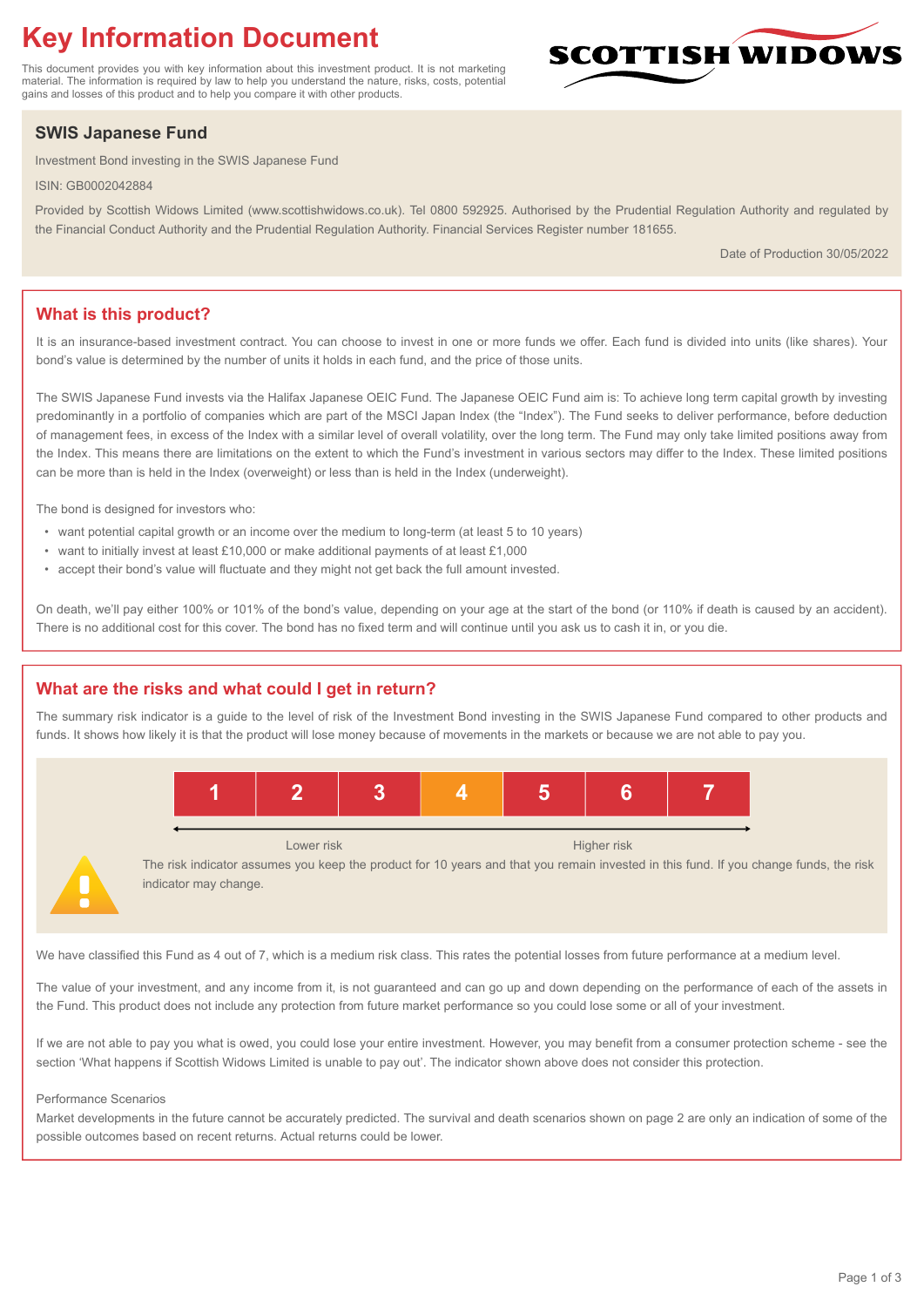

#### **What are the risks and what could I get in return? (continued)**

This table shows the money you could get back over the next 10 years, under different scenarios, assuming that you invest £10,000. The figures below assume no withdrawals are taken and do not allow for any Large Fund Bonus which may apply. The scenarios shown illustrate how your investment could perform. You can compare them with the scenarios of other products. The scenarios presented are an estimate of future performance based on evidence from the past on how the value of this investment varies, and are not an exact indicator. What you get will vary depending on how the market performs and how long you keep the investment. The stress scenario shows what you might get back in extreme market circumstances, and it does not take into account the situation where we are not able to pay you. The death scenario assumes investments perform in line with the moderate scenario.

The figures shown include all the costs of the product itself, but may not include all the costs that you pay to your adviser. The figures do not take into account your personal tax situation, which may also affect how much you get back. Before deciding to invest, you should read the Additional Information Document for more information on the risks and what you might get back. See page 2 for information on how the performance scenarios are calculated.

| <b>Investment £10,000</b> |                                                    |           |                                             |           |  |  |
|---------------------------|----------------------------------------------------|-----------|---------------------------------------------|-----------|--|--|
|                           |                                                    | 5 years   | 10 years<br>(Recommended<br>holding period) |           |  |  |
| <b>Survival Scenarios</b> |                                                    |           |                                             |           |  |  |
| <b>Stress scenario</b>    | What you might get back after costs                | £2,687    | £4,283                                      | £2,848    |  |  |
|                           | $-73.13%$<br>Average return each year              |           | $-15.60%$                                   | $-11.80%$ |  |  |
| Unfavourable scenario     | What you might get back after costs<br>£8,096      |           | £6,529                                      | £5,721    |  |  |
|                           | Average return each year                           | $-19.04%$ | $-8.17%$                                    | $-5.43%$  |  |  |
| Moderate scenario         | What you might get back after costs                | £10,101   | £10,703                                     | £11,506   |  |  |
|                           | Average return each year                           | 1.01%     | 1.37%                                       | 1.41%     |  |  |
| Favourable scenario       | What you might get back after costs                | £12,579   | £17,511                                     | £23,095   |  |  |
|                           | Average return each year                           | 25.79%    | 11.86%                                      | 8.73%     |  |  |
| <b>Death scenarios</b>    |                                                    |           |                                             |           |  |  |
| Insured event             | What your beneficiaries might get back after costs | £10,202   | £10,810                                     | £11,621   |  |  |

#### **What happens if Scottish Widows is unable to pay out?**

Your Plan is fully covered by the Financial Services Compensation Scheme. More information about compensation arrangements is available from the Financial Services Compensation Scheme, who can be contacted on 0800 678 1100 or 0207 741 4100 or via their website at www.fscs.org.uk

#### **What are the costs?**

The Reduction in Yield (RIY) shows what impact the total costs you pay will have on the investment return you might get. The total costs take into account one-off, ongoing and incidental costs. The amounts shown here are the cumulative costs of the product itself, for three different holding periods. The monetary figures shown assume you invest £10,000 and investments perform in line with the moderate scenario. The figures are estimates and may change in the future. The person selling you or advising you about this product may charge you other costs. If so, this person will provide you with information about these costs, and show you the impact that all costs will have on your investment over time.

| <b>Investment £10,000</b>       |                             |                              |                            |  |  |  |
|---------------------------------|-----------------------------|------------------------------|----------------------------|--|--|--|
| <b>Scenarios</b>                | If you cash in after 1 year | If you cash in after 5 years | If you cash in at 10 years |  |  |  |
| Total costs                     | £168                        | £641                         | £1,240                     |  |  |  |
| Impact on return (RIY) per year | 1.67%                       | $1.27\%$                     | $1.22\%$                   |  |  |  |